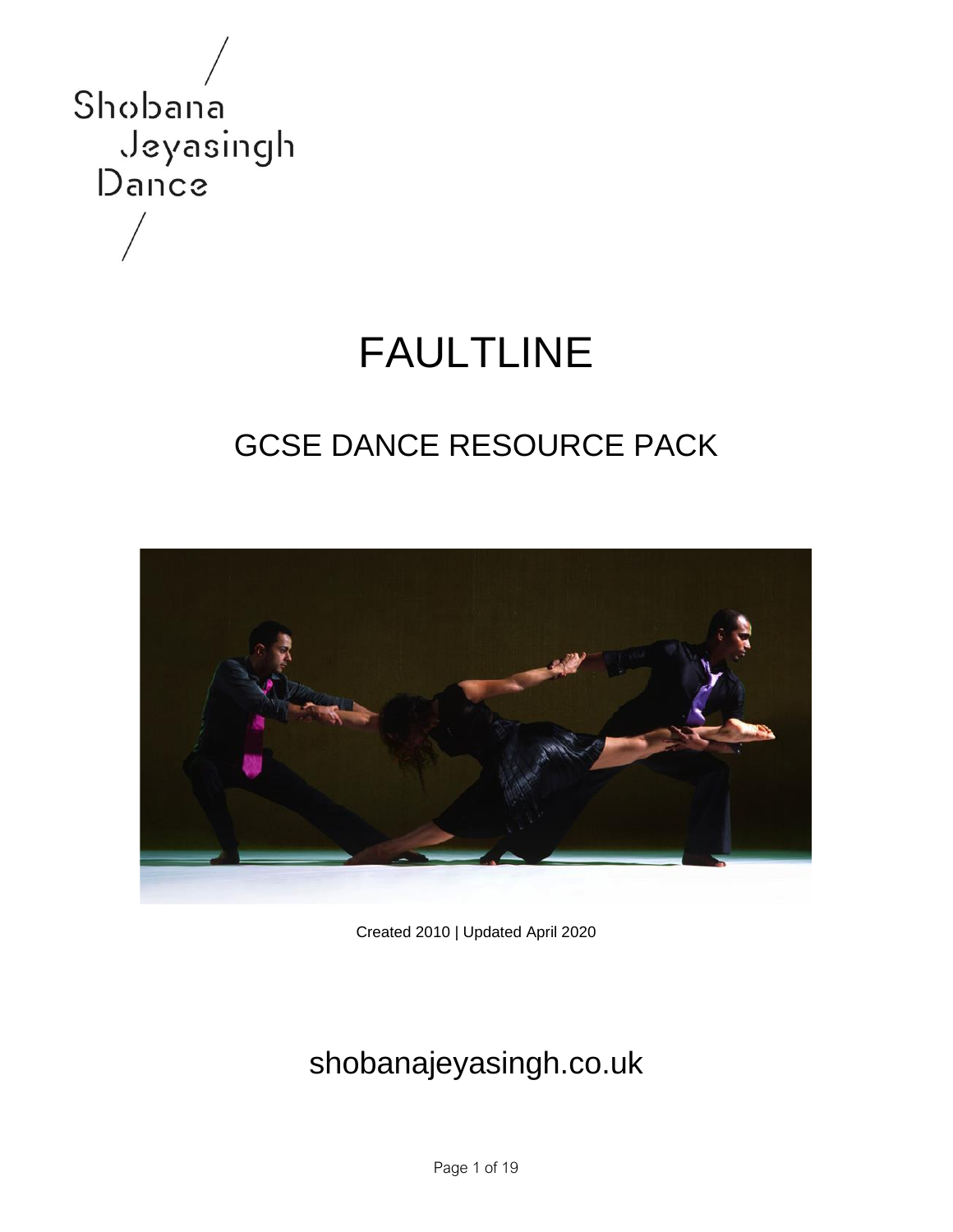This resource pack provides support for the study and teaching of *Faultline* at GCSE level. It was originally created in 2010.

Additional resources include **workshops with Company dancers and teachers**, **INSET days** and a *Faultline* **DVD**, available to teachers upon request and stock permitting.

> For further information: *[Faultline](https://www.shobanajeyasingh.co.uk/works/faultline/)* [Learning programme](https://www.shobanajeyasingh.co.uk/learning/) Info: [education@shobanajeyasingh.co.uk](mailto:education@shobanajeyasingh.co.uk)

### **Contents**

- 1. Shobana Jeyasingh: Artistic Director & Choreographer
- 2. Shobana Jeyasingh Dance
- 3. Notes on *Faultline* by Shobana Jeyasingh
- 4. *Faultline* in Detail
	- a. Collaborator Credits
	- b. Dancers
	- c. Each Element in Detail
- 5. Themes and Influences
- 6. Movement Vocabulary
- 7. Teaching Ideas
- 8. *Faultline*: Key Facts
- 9. Further Resources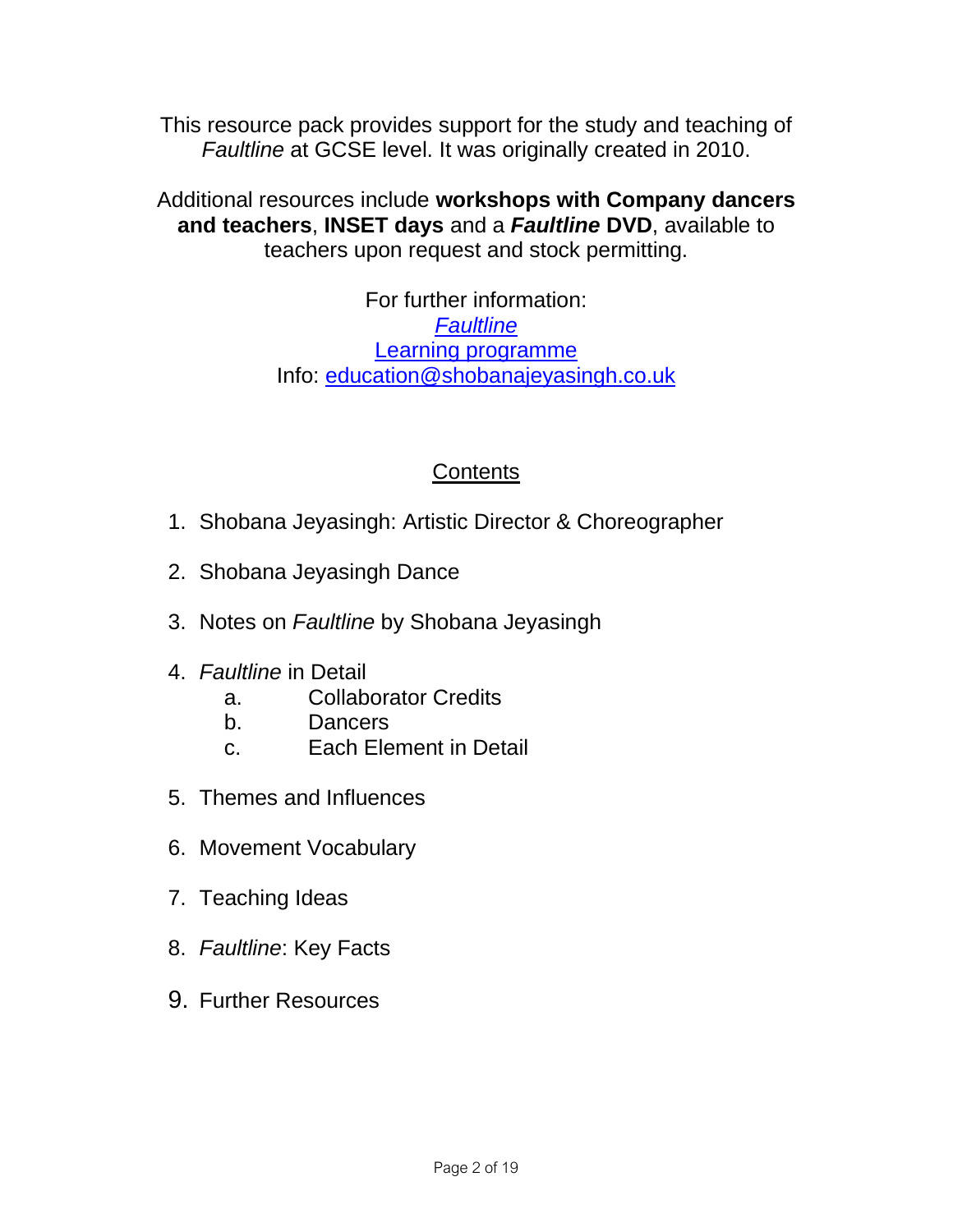#### 1. **SHOBANA JEYASINGH**: Artistic Director & Choreographer

Shobana Jeyasingh is an internationally recognised choreographer who founded Shobana Jeyasingh Dance 30 years ago. She has created over 60 critically acclaimed works for diverse platforms including stage, screen and unconventional public spaces such as Palladian monasteries, fountain courtyards and city offices. Her work is noted for both its intellectual rigour and its visceral physicality. Over the course of a distinguished career she has collaborated with scientists, gallery curators, composers, film makers, digital creatives as well as dancers and designers to make bold multi-disciplinary work. Her work has toured extensively to Europe, USA, India and the Far East and is now part of the national curriculum in the UK. Her recent dance works Material Men (2017) and Contagion (2018) were



Photo: JP Masclet

both chosen to be in the top ten dance works of the year by UK broadsheets. TooMortal, a site-specific work for historic churches, was awarded a place in the best dance of the 21st century by The Guardian in 2019.

Notable commissions include Rambert Dance Company, Ballet Black, Wayne McGregor | Random Dance, Beijing Modern Dance Academy, Contemporary City Dance Company Hong Kong and recently Opera National du Rhin in France where she will direct and choreograph Until The Lions, the opera, in 2020.

Shobana is the recipient of numerous awards for choreography as well for her contributions to the dance world though her writings and talks. She was a judge for BBC Young Dancer in both 2017 and 2019. Shobana has honorary doctorates from the universities of Surrey, Leicester and Chichester. In 2017 she was awarded the prestigious Lifetime Achievement Award at the WOW Women in Creative Industries Awards. Most recently, she was awarded an MBE for services to dance in the New Year Honours list 2020.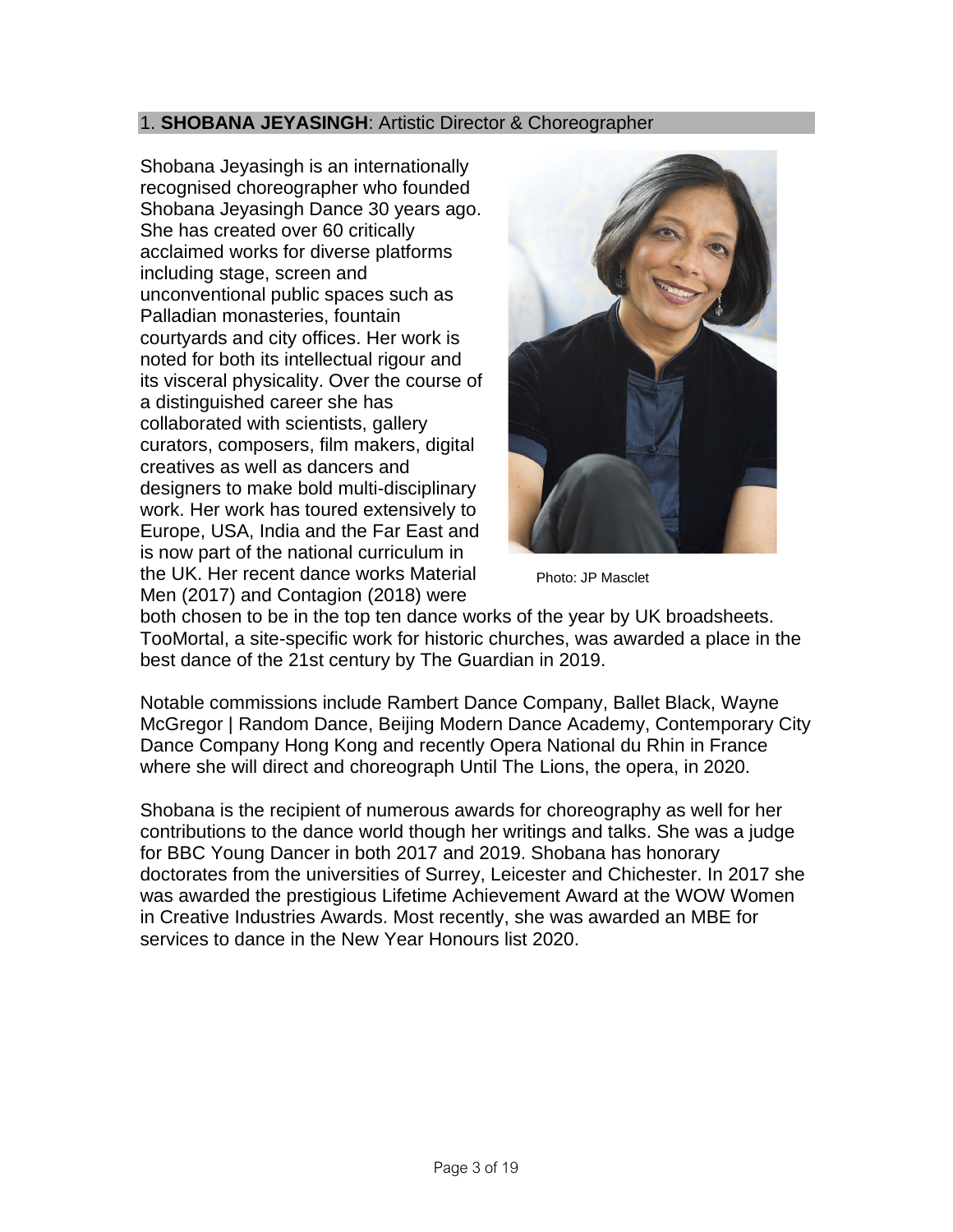#### 2. **SHOBANA JEYASINGH DANCE**

Shobana Jeyasingh Dance pushes the possibilities of dance beyond storytelling, to stimulate thought, reaction and sensation through the movement of the human body. Complex, inquisitive, adventurous and always surprising, we challenge expectation, pushing possibilities to create dance pieces that uncover strange beauty.

We never tread the same path twice. Past works have explored the complexities of human experience, science, classical painting, culinary trends and urban architecture. We use original design, music and technology to complement and counterpoint our dance, embracing harmony and tension.

2019 saw the 30th anniversary of Shobana Jeyasingh Dance. To celebrate we launched a podcast series with Guardian Dance Critic Sanjoy Roy called 'Surface Tension' which explores Shobana's work and her immense contribution to the dance and cultural sector. Listen on Spotify, Soundcloud, iTunes, and YouTube.

We have ambitious plans for the future including the premières of two new dance operas and restaging of some well-known work from our repertory.

shobanajeyasingh.co.uk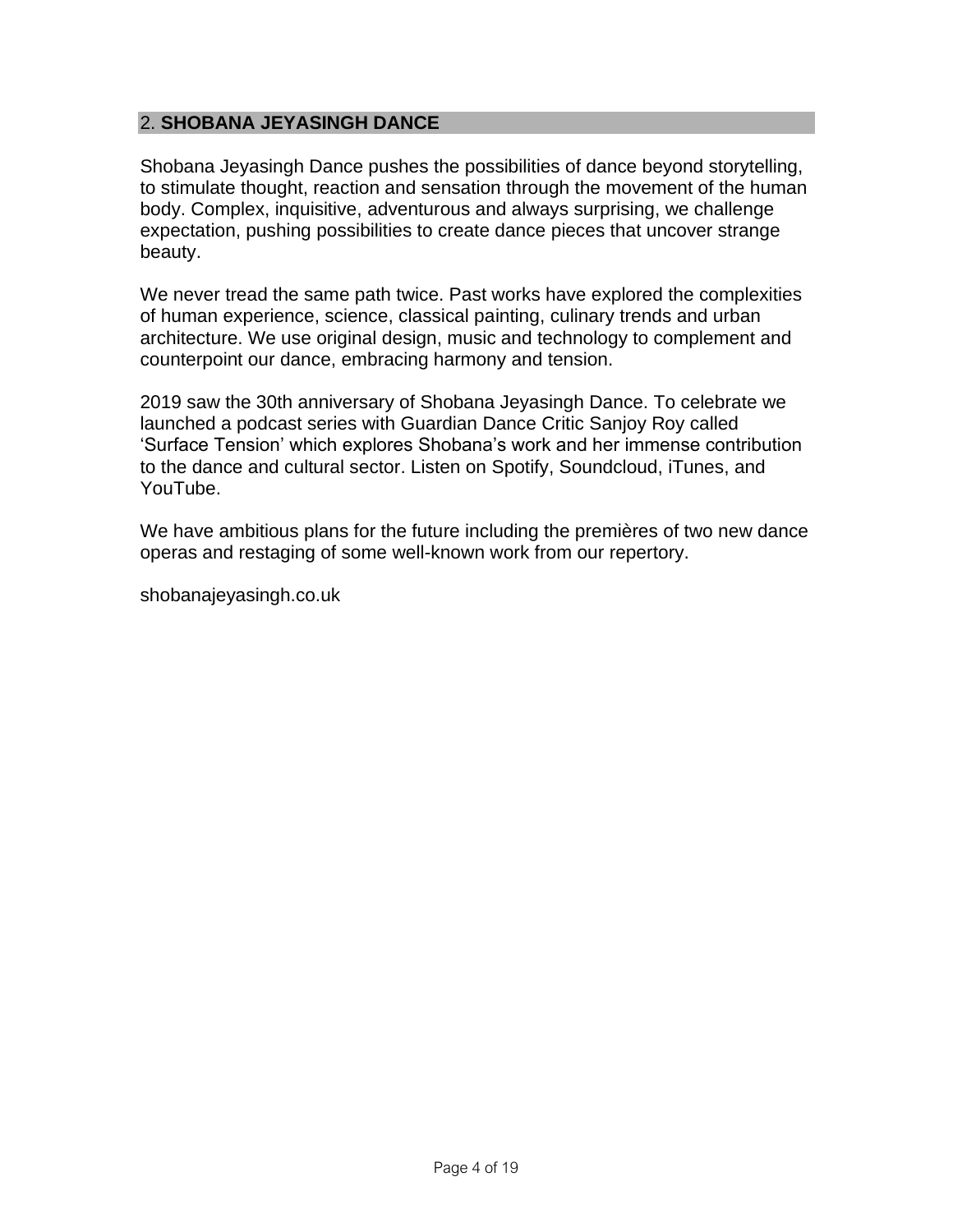#### 3. **NOTES ON FAULTLINE** by Shobana Jeyasingh (2007)

"*Faultline* was influenced by a number of things. Early on I heard a bit of music that Scanner had written last year (2007), where he had manipulated the recorded voice of a soprano. I found the tense, dark atmosphere that he had created really intriguing and wanted to make something with it. By chance I was also reading a book called *Londonstani* by Gautam Malkhani that was about a gang of Asian youths in London. These events were probably the two earliest starting points for *Faultline*.

Living in London one cannot escape the anxiety and tension around the topic of Asian youths at this point in history, but dance can be both universal and specific at the same time. The most engaging thing about dance for me is that it always presents a metaphor for the human community at large.

Each work I make is different for the simple reason that they arise from different concepts. *Faultline* uses documentary style film to set the context and that is something I have not done before. Pete Gomes' film has the effect of making the opening images of the dance less abstract than other work that I have done.

However, my core vocabulary, which is a hybrid of sorts, probably is still recognisable. A strong route for the generation of material in the studio was using scene and characters from the book as starting points for studio tasks. I also used classical Indian stories and movements to create other layers, which were then laid on to these."

> See our website for our **Faultline Creating Characters** short film of Company dancers talking about the studio practice with Shobana.

> > Why not try creating your own characters? What would your "trade mark" move be?

Think about any specific gestures you like doing or any every day actions you do. Do you think you have a specific way of doing them? Ask someone close to you to describe how they see you do everyday actions (this could be as simple as the way you walk or how you brush your hair or how you greet someone).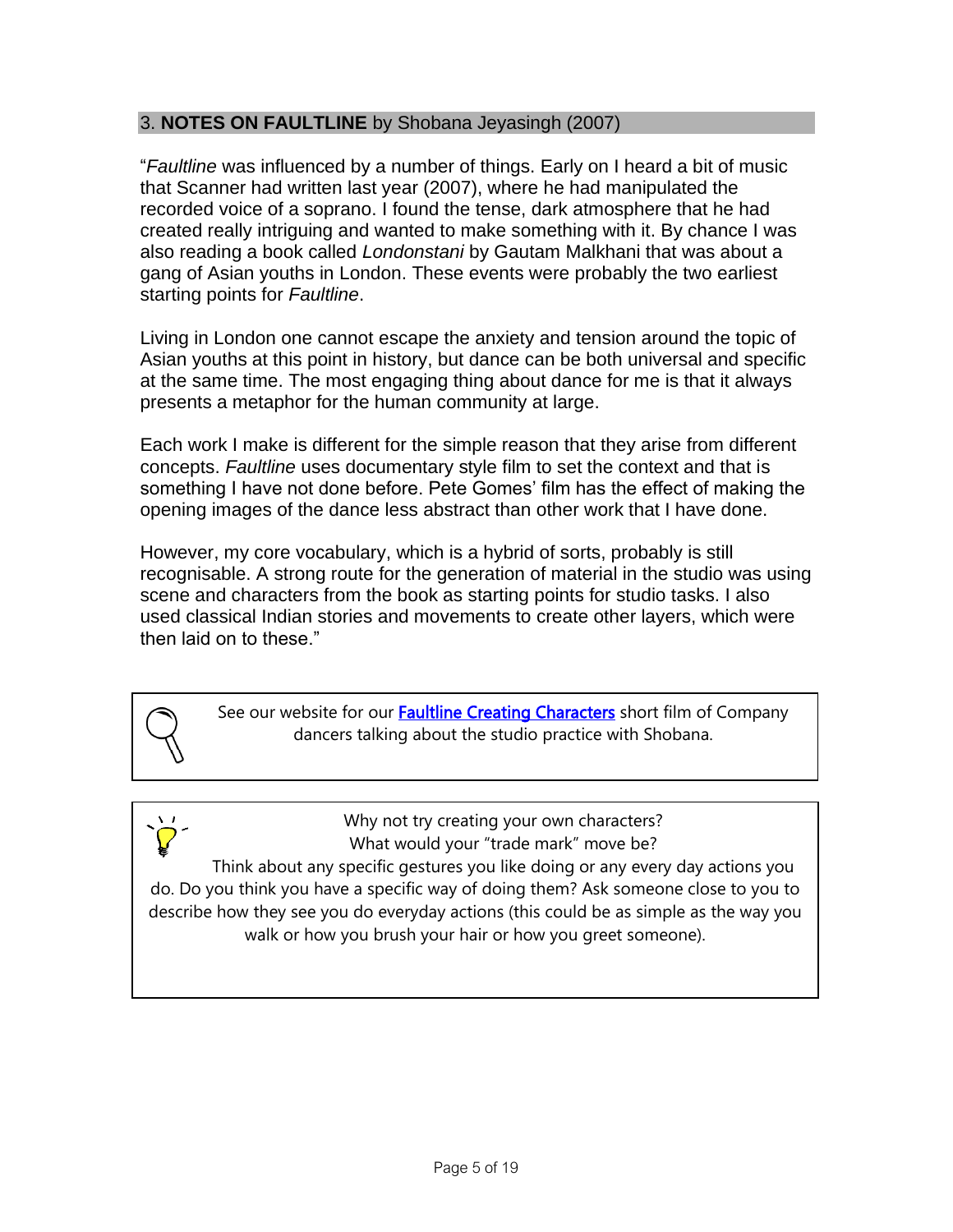#### 4. **FAULTLINE IN DETAIL**

4a: Collaborators Credits

#### CHOREOGRAPHER: SHOBANA JEYASINGH (see above)

#### COMPOSER: SCANNER

Scanner's real name is Robin Rimbaud and he is an artist, writer and composer working in London. His work traverses the experimental terrain between sound, space, image and form. Committed to working with cutting edge practitioners, he has collaborated with Bryan Ferry, Radiohead, The Royal Ballet and others. His work has been presented throughout the United States, South America, Asia, Australia and Europe. [www.scannerdot.com](http://www.scannerdot.com/)

#### COMPOSER FOR LIVE VOICE: ERROLLYN WALLEN

Hailed as the 'renaissance woman of contemporary British music' by The Observer, Wallen is a highly acclaimed singer-songwriter and composer. Widely commissioned (including the Royal Opera House, BBC and Royal Ballet) she has performed internationally and her award-winning music is featured on numerous recordings. She was awarded an MBE in the 2007 Queen's Honours List for services to music. [www.errollynwallen.com](http://www.errollynwallen.com/)

#### FILMMAKER: PETE GOMES

*Faultline* was Gomes' third film commission for Shobana Jeyasingh Dance. His works have been shown internationally, including at the Tate Modern, Tate Britain, Institute of Contemporary Art, Barcelona Centre for Contemporary Culture and Leeds International Film Festival.

#### PROJECTION DESIGN: DICK STRAKER for Mesmer

Dick Straker formed Mesmer to provide projection design and image production services for theatre, performance and visual arts. His ongoing principle of being fully involved in the design and technical realisation of projection related activities, has led to collaborations with a wide range of artists and resulted in great achievements.

#### LIGHTING DESIGN: LUCY CARTER

Lucy Carter has worked on many dance productions with Shobana Jeyasingh Dance, and is also a long-term collaborator of choreographer Wayne McGregor. In 2008 she won the Knight of Illumination Award for Dance for her involvement in McGregor's *Chroma*.

#### COSTUMES: URSULA BOMBSHELL

Ursula Bombshell studied fashion design at St. Martin's School of Art, London (BA Hons) before heading off to work in Paris. On her return to London she set up her own fashion label, which led to costume design for contemporary dance. She has worked on dance productions with Shobana Jeyasingh Dance for over ten years.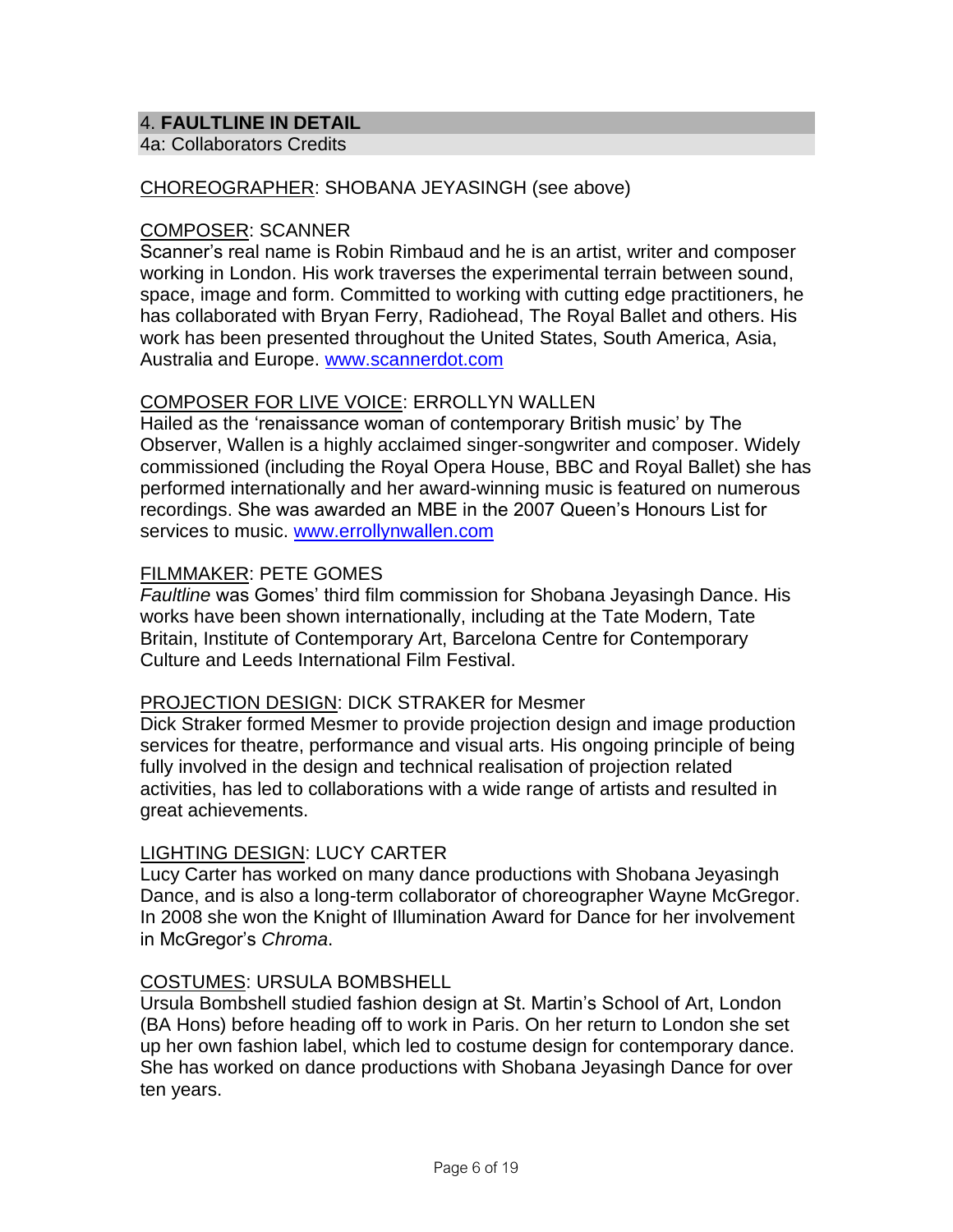### SOPRANO: PATRICIA ROZARIO

Patricia Rozario graduated from London's Guildhall School of Music, and has since sung with the world's foremost opera companies and festivals, in repertoire ranging from baroque to contemporary. She was awarded an OBE in the 2001 New Year's Honours and the Asian Women's Award for Achievement in the Arts in 2002.

#### 4b: Dancers

#### KAMALA DEVAM

Raised in San Francisco, Kamala trained in Bharata Natyam for 12 years under Kalakshetra graduates Katherine and K.P. Kunhiramn. She received her degree from San Francisco University in 2001. Kamala has toured extensively, performing both Bharata Natyam and contemporary dance. She joined Shobana Jeyasingh Dance in 2004.

#### YAMUNA DEVI

Yamuna is a graduate from both Northern School of Contemporary Dance and London Contemporary Dance School, where she gained a Distinction for South Asian Studies. Yamuna has toured with various companies and is an accomplished dance and yoga teacher. She taught education workshops for the Company for two years before joining as a performer in 2005.

#### LISA STEFANI

Lisa graduated from London Contemporary Dance School with a BA (Hons) in Contemporary Dance. Lisa joined Shobana Jeyasingh Dance after having danced with Transitions Dance Company. She has worked as a holiday entertainer and choreographer while also teaching gym and dance lessons for children.

#### SAJU HARI

Saju is trained in contemporary dance and the martial art form of Kalaripayattu. He has been short-listed for The Place Prize twice and has choreographed for new:currents at The Royal Opera House, amongst others. His many performances with the Company include *Foliage Chorus*, *Transtep* and *Flicker*.

#### MAVIN KHOO

Having been awarded a Krishna Gana Sabha (Chennai) for his Bharata Natyam performance work, Malaysian artist Mavin studied ballet under renowned personal tutors, Bharata Natyam in India and Cunningham technique in New York. He has danced for a number of companies including City Ballet of London and Ballet de Zaragoza. His choreographic work includes commissions from the National Youth Dance Company, Union Dance, and ROH2.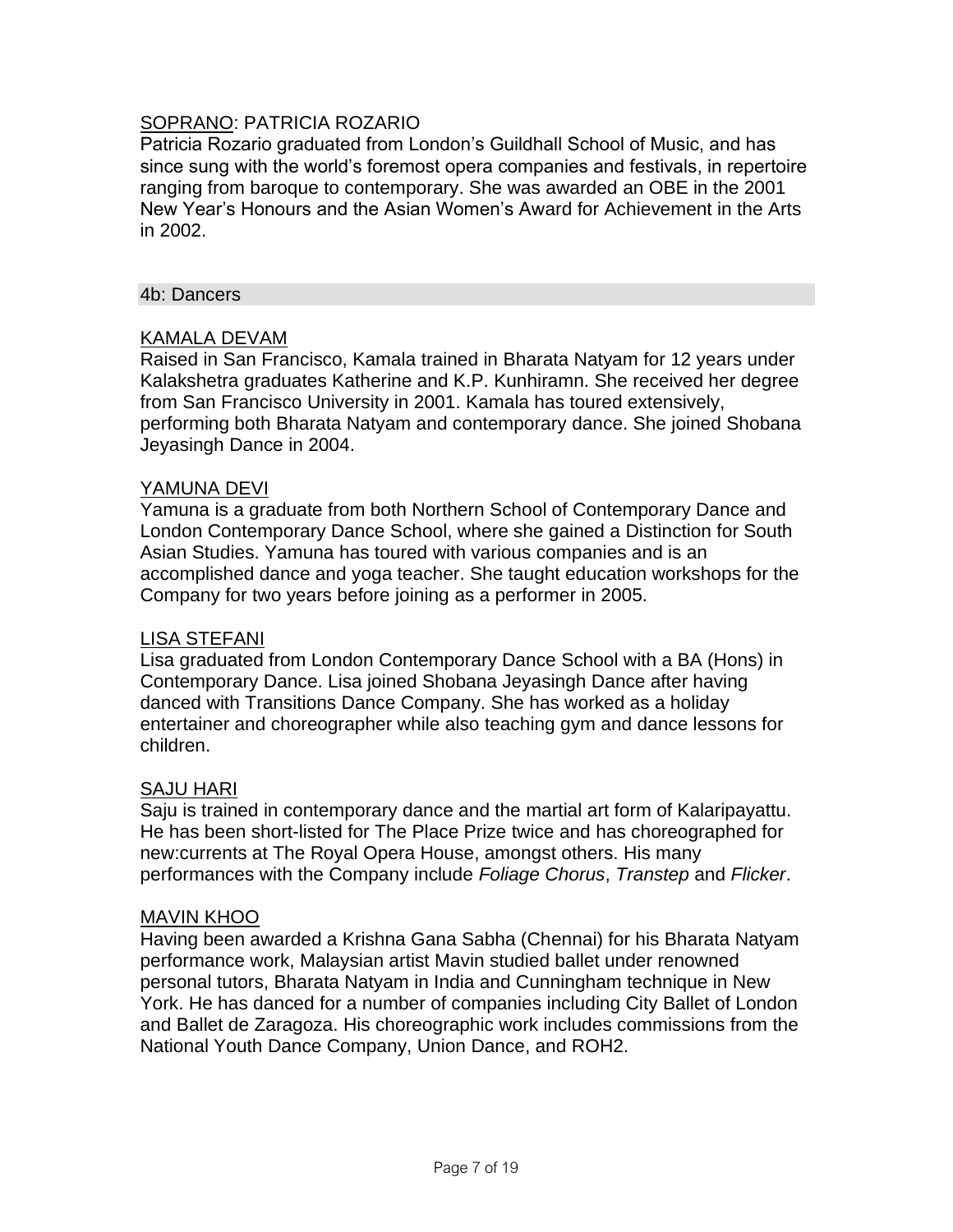#### MANDEEP RAIKHY

Mandeep began studying jazz at the age of 19 and his subsequent interest in contemporary dance brought him to London where he completed a BA (Hons) in Dance Theatre at Laban. He first toured with Shobana Jeyasingh Dance in 2006 and is part of the Company's education team.

#### DEVARAJ THIMMAIAH

Devaraj trained in Bharata Natyam and other Asian dance forms in Bangalore. He has also studied Kalaripayattu, yoga, Capoeria and several styles of contemporary dance. Having completed the Dance Development Programme at the Attakkalari Centre for Movement Arts, Devaraj performed under the company's banner whilst also choreographing his own work. Devaraj regularly teaches as part of the Shobana Jeyasingh Dance education team.

#### RASHPAL SINGH BANSAL

Dancer and choreographer Rashpal Singh Bansal sadly died in August 2009. For Shobana Jeyasingh Dance he choreographed a section for *Transtep* (2004) and performed with the Company on numerous occasions, including the world premier of *Faultline* (2007). He trained at London Contemporary Dance School and began choreographing his own work in 1997. Rashpal also ran his own company, United Dance Artists. His choreography was celebrated and recognized with a Bonnie Bird Choreography Award at Laban (2004) the Robin Howard Foundation Award (2005) from The Place. As well as his work with Shobana Jeyasingh Dance, he made works for The Place (2005) and the Royal Opera House: ROH2 amongst others.

#### 4c: Each Element in Detail

#### **MUSIC**

Sound artist Scanner describes his approach to *Faultline*:

"For this production I tried to create a sense of hovering suspension, trapping voices, textures and harmonies to create a tension that never releases. Taking inspiration from a combination of Bach Cantatas, city sounds and noises abstracted from their source, I have captured and transformed sounds to present a fresh meaning and context, constantly engaging and disengaging with traditional forms of composition, to create a mesmeric and emotive soundtrack that can illuminate the movement, light and film.

Using Patricia Rozario's voice as the source for the middle section of *Faultline*, I collaborated with composer Errollyn Wallen to create an immersive environment that stretches and amplifies the qualities of Rozario's vocalisations. Wallen has created a spacious journey through which the live voice can travel and explore, soaring through the surface of my exploratory atmospheres."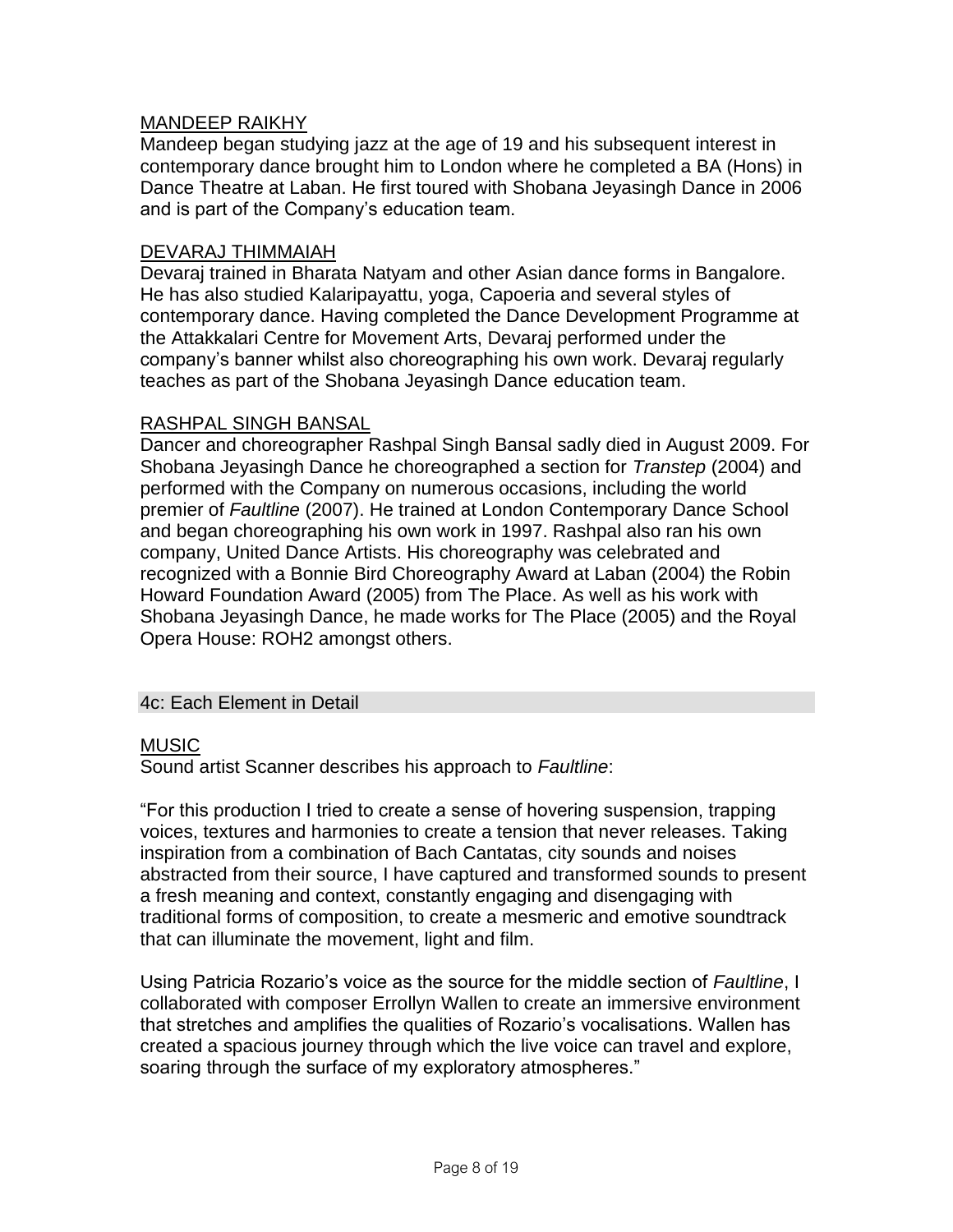#### FILM

Pete Gomes created the film. It consists of two main sections of footage; the young men and Patricia Rozario.

It was filmed on Super 8, which is 8mm celluloid film and 8mm colour negative. This was then telecined (transferred onto video tape) in black and white. Gomes used the black and white and grainy effect to create something that looked 'old', and was very different from the previous work he has done with Jeyasingh (*Phantasmaton*, 2001 and *[h]interland*, 2002), moving away from the digital and bright, colourful style.

The street scenes were filmed in Brick Lane and Southall, London. Early conversations with Jeyasingh guided Gomes, and the majority of this footage was shot in the summer of 2006, prior to the dancers beginning rehearsals. The rushes (unedited footage) were shown in rehearsal and inspired the dancers to create movement material based around the gesturing of the two young Asian men, who we see talking in the finished film that appears as the prologue to *Faultline*.

This section includes a series of very rapid frames that were shot 'in camera' using an 'intervalometer', a timing mechanism that allows the director to shoot one frame per second. This means that the montage wasn't edited together after the shoot, but done at the time on the camera.

Gomes also uses the technique of superimposing (layering images on top of one another) in the edit, which is a different way of combing two images. We see images of the street, the old man, the young men talking, birds and suburban houses. He wanted to use images of suburbia as a reference to the police raids that were occurring around the UK at that time.

The scenes of Patricia Rozario were filmed in a studio. The black and white surrealist films of the 1920's influenced Gomes, and this can be seen in the way Rozario has been lit. She is dressed in a sari and is lying down, having been filmed from above. These images were manipulated and projected so that she appears to rise from the floor and transcend upwards throughout the middle section of the performance.

#### PROJECTION AND SET

Dick Straker realised Gomes' film for the stage. Working with Jeyasingh and the artistic team it was decided that any projection surface should be architectural; a solid structural piece, rather than a gauze or cyc (cloths or fabrics that hang from a bar above the stage), which are the traditional surfaces to project on. He created a curved wall made of two sections that framed the upstage area. The wall was then designed and drawn by Straker with the production supervisor, Matt Atwood, and built by Souvenir in London.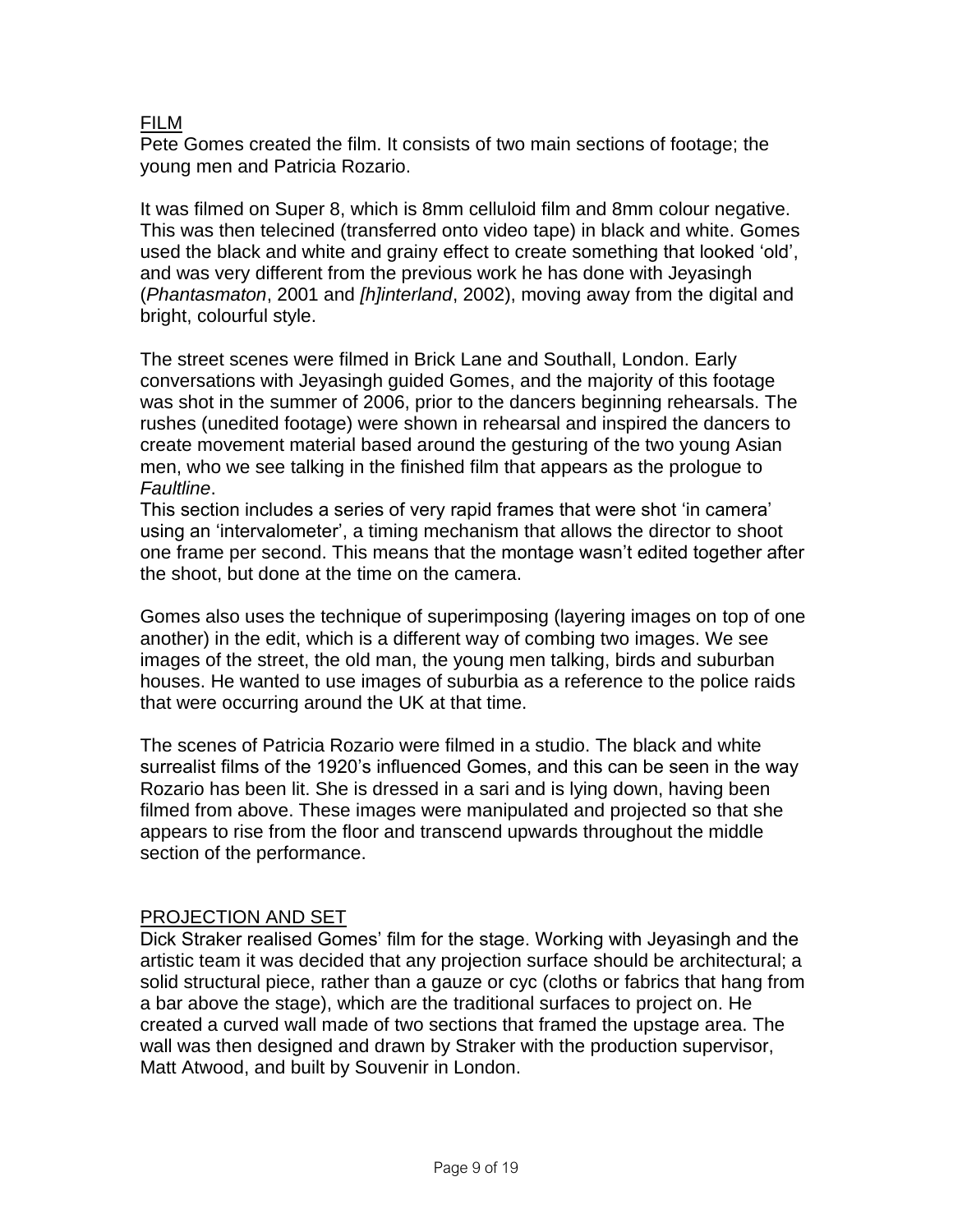The set provides two curved areas, one large and one narrow, on which the two different sections of film are projected. The film of the young men, including the section that forms the prologue, is projected across both areas, with the footage of Patricia Rozario projected only onto the narrow section on stage left. The film had to be specifically manipulated so that when it was projected on to the curve it appeared normal, not warped.

The two screens are covered with different materials, which react differently to lights and to film projection. The large screen is covered in canvas that is painted grey: this forms a solid wall. The narrow screen is covered in grey gauze, which, depending on how it is lit, can either appear see-through, or completely solid. This allows Patricia to stand behind the screen and be seen or hidden at different times.

#### LIGHTING

Lucy Carter created the lighting design for *Faultline* in direct response to the choreography and the music, to its themes, structure and composition. It was inspired by the film content and images from the street. The set was also an influencing factor in the lighting design. In general, the lighting composition comes last and therefore acts as the glue for all the other elements. The intention in this design was to highlight the tension and the urbanity, as well as the street environment.

The whole piece is made by referencing techniques in filmmaking that don't exist in reality, like close-up, zooming-in, panning-out etc. In the first section, the trio of boys are framed in four squares of light, which enlarge in size, growing outwards from the dancers who are freeze framed, almost photo-framed, in an enclosed space growing to a larger snapshot. This is a version of panning-out on a shot, and also references the sense of documentary in the piece.

The middle section is a dialogue between the dancers, Patricia Rozario, the film and the screen. The lighting creates the language on the screen using green lines, orange panels, and white strips of light to paint pictures on the screens backing the dancers. These ideas were inspired by neon signs, light strips and window lights from the street at night. There are also banks of floor lights that were used in the middle section to give a harsh intensity to the dancers and expose their bodies. In contrast, they also create a sense of enclosure in the dance space.

In the final section, the intention is to create a reverse of the beginning, so that the audience get the sense that we are panning-out on the dancers, getting further and further away, and the dancers detailed movements become less and less visible leaving the final image of the singer, Rozario.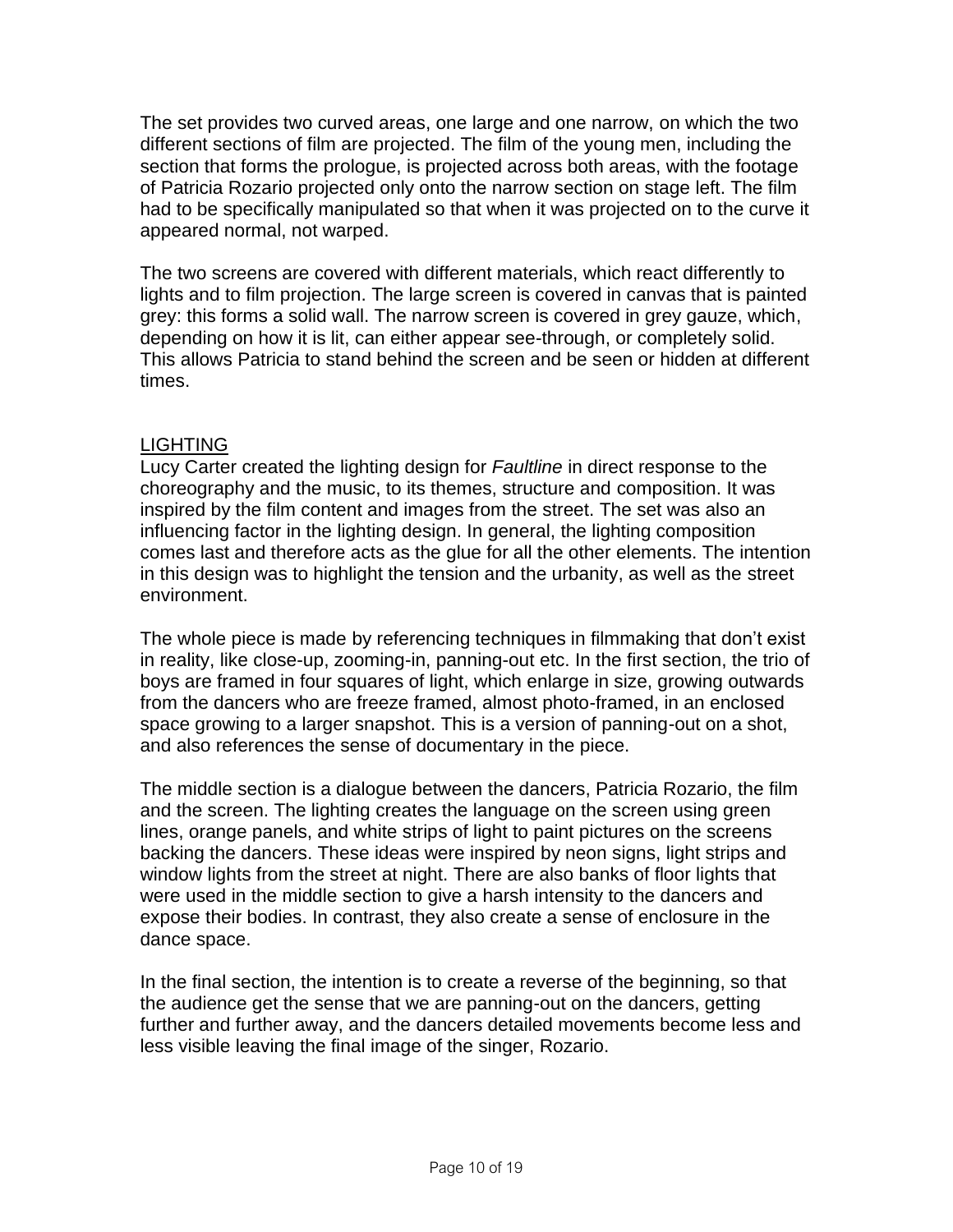#### COSTUME AND MAKE-UP

Ursula Bombshell was the costume designer for *Faultline* and Siobhan Collett designed the dancers' hair and make-up.

The costumes are all shades of black and grey, with the only colour being the acid brights of the male dancers' ties. The costumes use a variety of textures, particularly shiny fabrics, beading and pleats, which give depth. The feel is very urban and youthful. Each dancer has a unique costume.

Ursula Bombshell comments; "The men are wearing the metro sexual uniform of the modern world, exuding an air of slick confidence associated with this urban tribe. The girls likewise belong to this group and wear their black shiny pleated skirts and sophisticated chiffon and metallic lycra tops with the same assertion."

The hair and make-up compliment Bombshell's costumes. The women's eyes are dark and metallic, and their lips glossy. The hair is pinned so that it is structural and loose at the same time. The effect is again youthful and street orientated.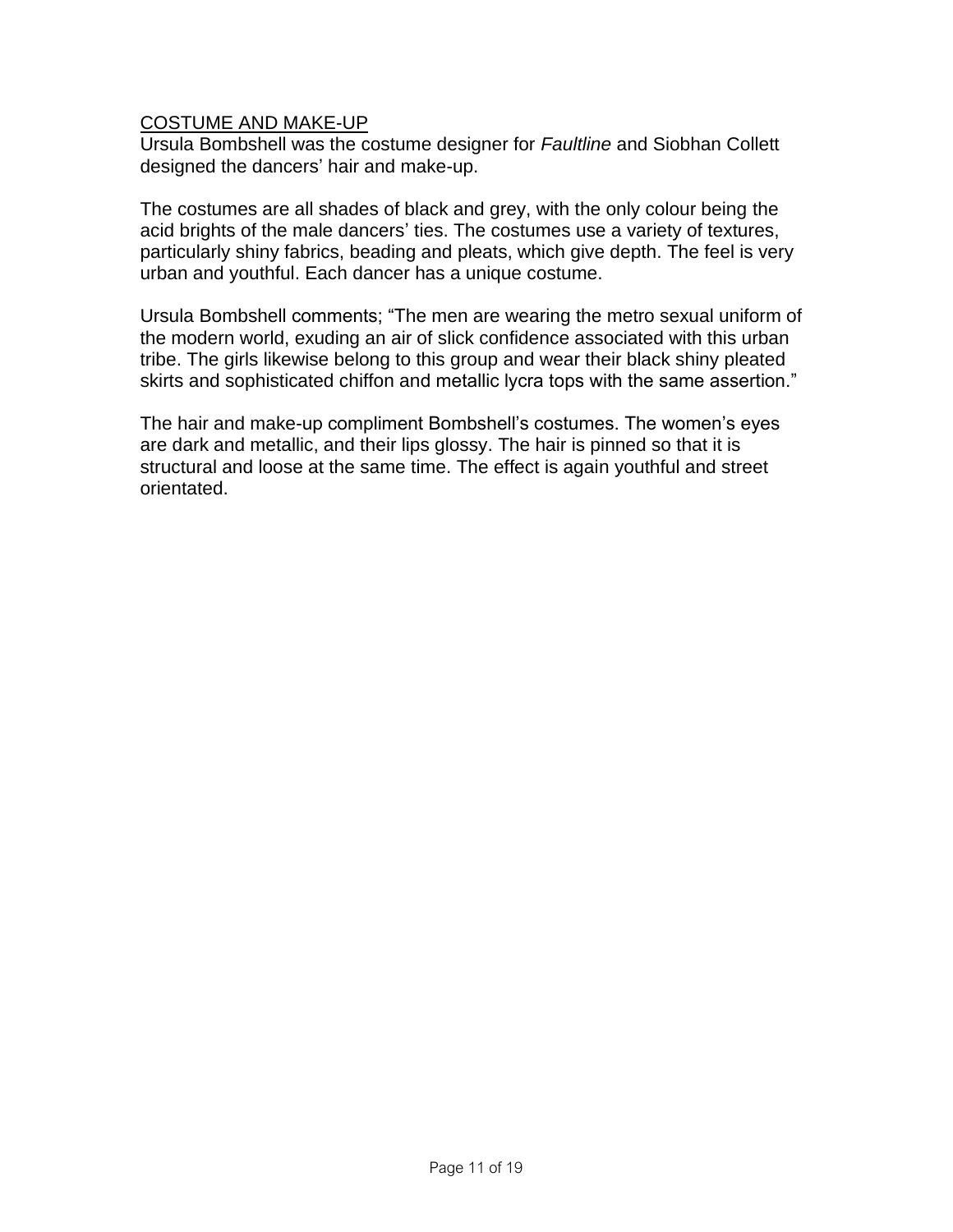#### 5. **THEMES AND INFLUENCES**

As Jeyasingh has mentioned, Gautam Malkhani's 2006 novel *Londonstani* provided early inspiration for *Faultline*. *Londonstani* is described by its author as "The story of a bunch of 19-year old, middleclass mummy's boys trying to be men (…) by trying to talk and act as if their affluent corner of a London suburb is some kind of gritty ghetto." (www.gautammalkani.com).

The dancers read sections of the novel in early rehearsals and used them to inspire the creation of movement material, along with the footage from Pete Gomes' film, shot around Whitechapel and Southall.

There are several relevant themes that may help students deconstruct *Faultline*. These (often overlapping) themes have been grouped below.

Youth Culture

- 'Bling Culture'
- Vanity
- Grooming oneself
- Generation Gap
- Attitude
- Popular Culture

Gender Stereotypes

- Flirtation
- Femininity
- Masculinity
- Sexiness/Desirability

**Identity** 

- Gangs/Posses/Crews/Group of Mates
- Gang Culture/Code
- Pack Mentality
- Multiple-Identities
- Intercultural Identities
- Rebellion and Belonging
- 2<sup>nd</sup>/3<sup>rd</sup> Generation Asian Identities
- Heritage and the New

Other themes and ideas include urbanity and city life, architectural structures and the street scene. These are reflected in the set, lighting, costume and choreography.

Do you have a special handshake with your mates? Maybe a gesture only you and your crew share? What about a movement that people

identify as yours?

These are all part of who you are and your identity. Could you use them when creating solo material?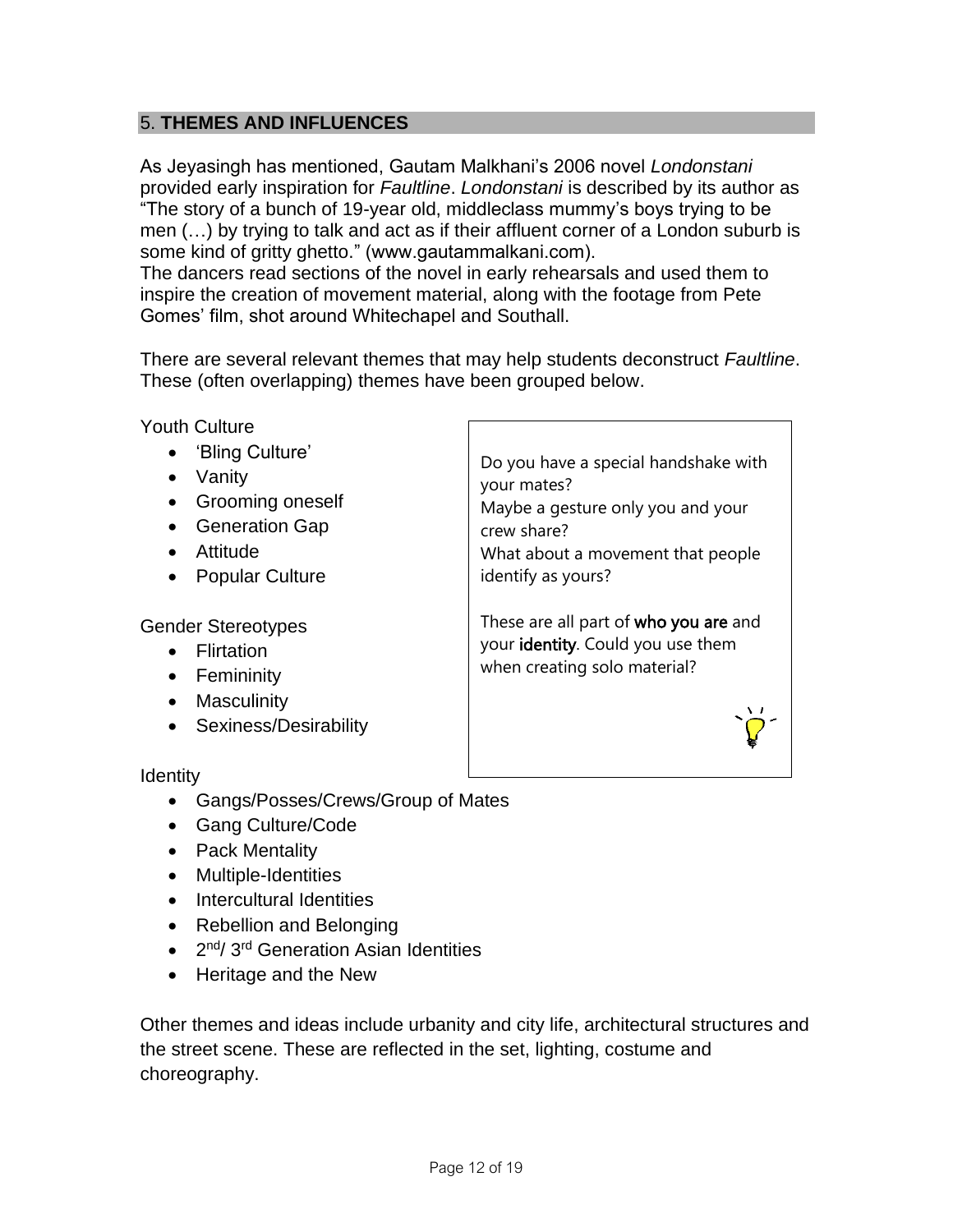#### 6. **MOVEMENT VOCABULARY**

As with all of Shobana Jeyasingh's works, the movement vocabulary draws on various techniques. *Faultline* uses gestures and footwork from Bharata Natyam, and also movement influenced by the martial art forms of Kalari and Capoeira, as well as western traditions of contemporary dance. There are also many pedestrian influences in the hand gestures and influences from street dance styles and jazz, in the body ripples and 'attitude' of the choreography.

*Faultline* is generally fast-paced, but speed is often played with, so sometimes the movement slows to slow motion, then quickly speeds up again. The changes in speed increase the tension and apprehension in the piece and also create a filmic quality, as well as distancing the viewer from the dancers.

The filmic quality can be seen clearly in the opening trio where the lifts are slowed down and then the speed is resumed a few moments later.

There is a lot of very physical partner-work in *Faultline*, particularly between the three male dancers. The duet between Saju Hari (purple tie) and Deveraj Thimmaiah (yellow tie) is a good example of this. The dancers lift each other, lean and support each other's weight. They do this is many different ways and use various body parts to take weight.

#### Dynamics:

- Fierceness
- **Tension**
- Agitation
- Restlessness
- **Aggression**
- **Resolution**
- **Continuation**

#### Faultline movement is:

- Intricate
- Sharp
- **Athletic**
- Powerful
- Angular
- Staccato (punctuated, separated)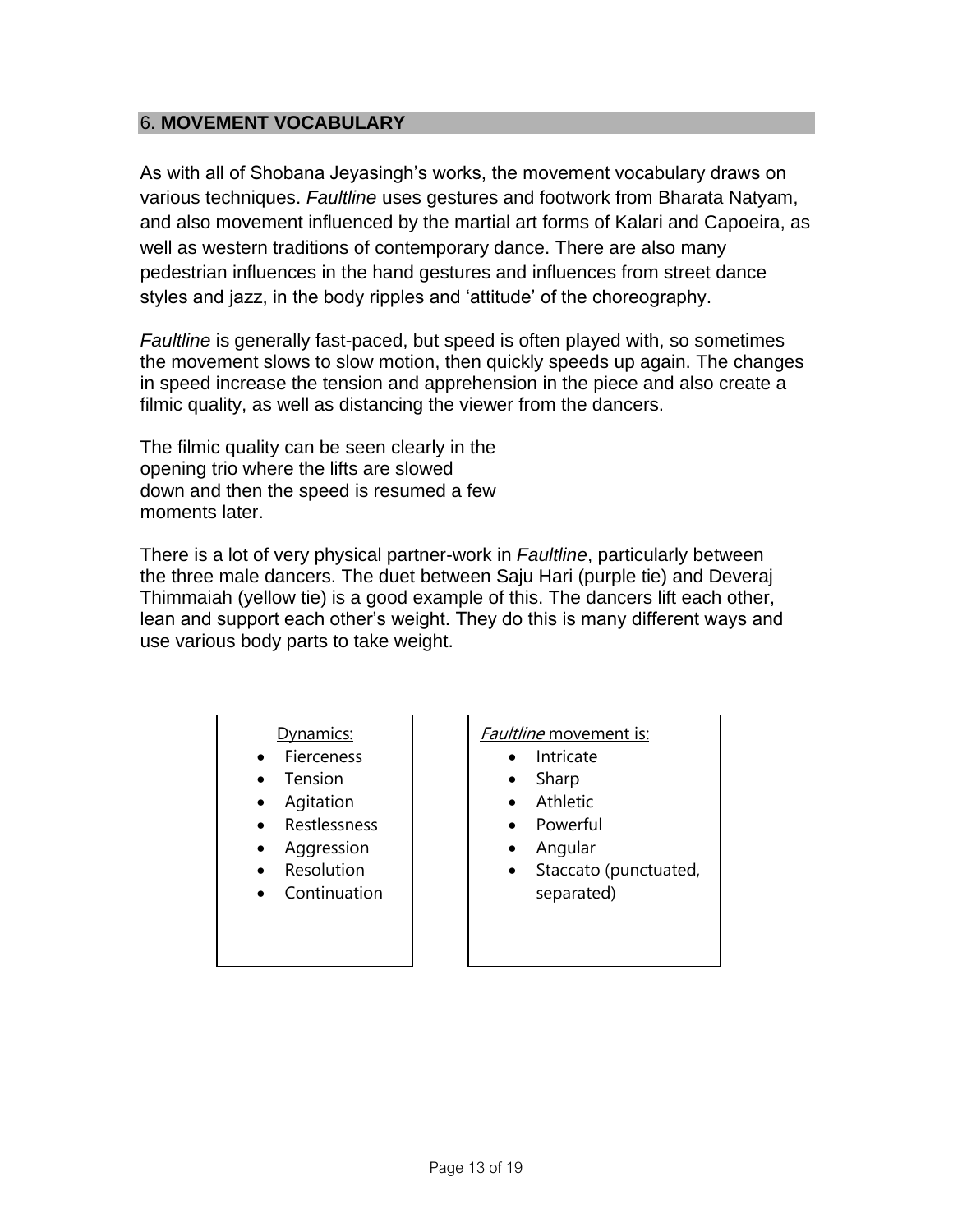#### 7. **TEACHING IDEAS** a. Gestures

Gestures are a key part of *Faultline*, and there are many ways to integrate these into the teaching and development of *Faultline* repertory.

Although hand gestures taken from Bharata Natyam are prominent within this work, they are not performed with meaning or intention. Jeyasingh says that the hand shapes are created to give tension to the body, energising the arm and spine. These shapes contain the energy within the body.

Two significant hand gestures in *Faultline* are the 'Alapadma' and 'Katakamukha.' Within Shobana Jeyasingh Dance's teaching, we refer to these gestures as 'open' and 'closed.'





Open Position (Alapadma)

Closed Position (Katakamukha)

These gestures should create tension in your arms and fingers and be strong, dominant shapes. The energy should be 'bounced' back towards the body and, although these are shapes with the hands, the tension and shapes should be produced in the back.



 What type of gestures do we use in every day life? Do gestures mean the same thing to everyone? Do they mean the same thing in every situation?

Think of some of your own gestures. They may be ones that you use daily, or more abstract ones. Get with a partner, learn each other's gestures, then split up and teach them to other people. You should end up with a wide range of gestures that can then be used when creating your own work.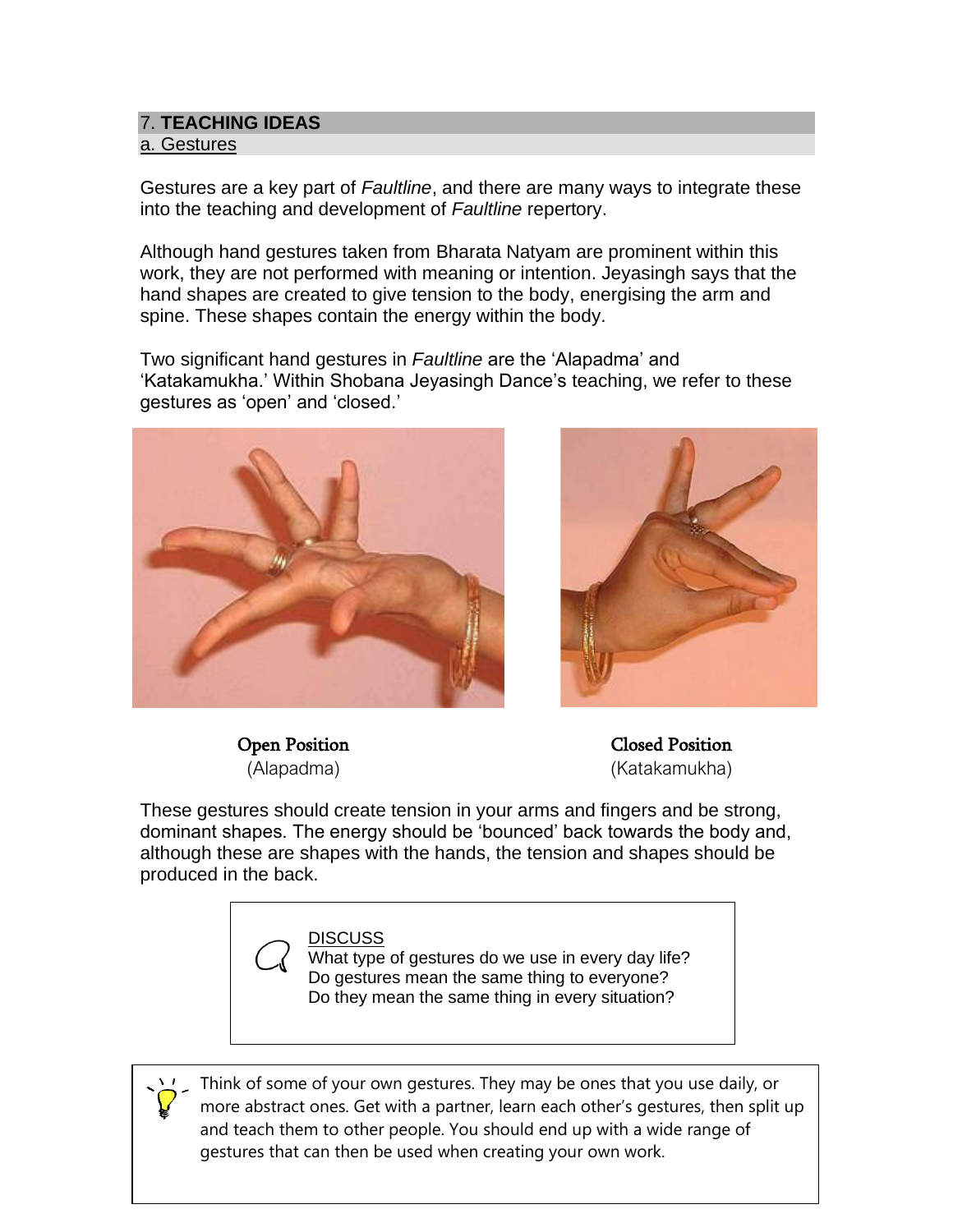#### b. Gang Culture

The idea of being part of a gang or belonging to a group is highly evident in *Faultline* and also very relevant within society.

**DISCUSS** Is there a difference between a gang and a group? What is the difference? How are different gangs/groups distinguished from one another? Is it the music they listen to, the clothes they wear, where they socialise?

There are three main themes that can be covered when thinking about/discussing gang culture. These themes are:

- Pack mentality e.g. sports hooliganism
- Peer pressure e.g. feeling forced to smoke to fit in or be cool
- Gang identity

TV shows and films often have a sense of pack mentality or gang identity. The opening scenes of *West Side Story* can introduce how choreography can be used to show gangs and also gang identity and rivalry.

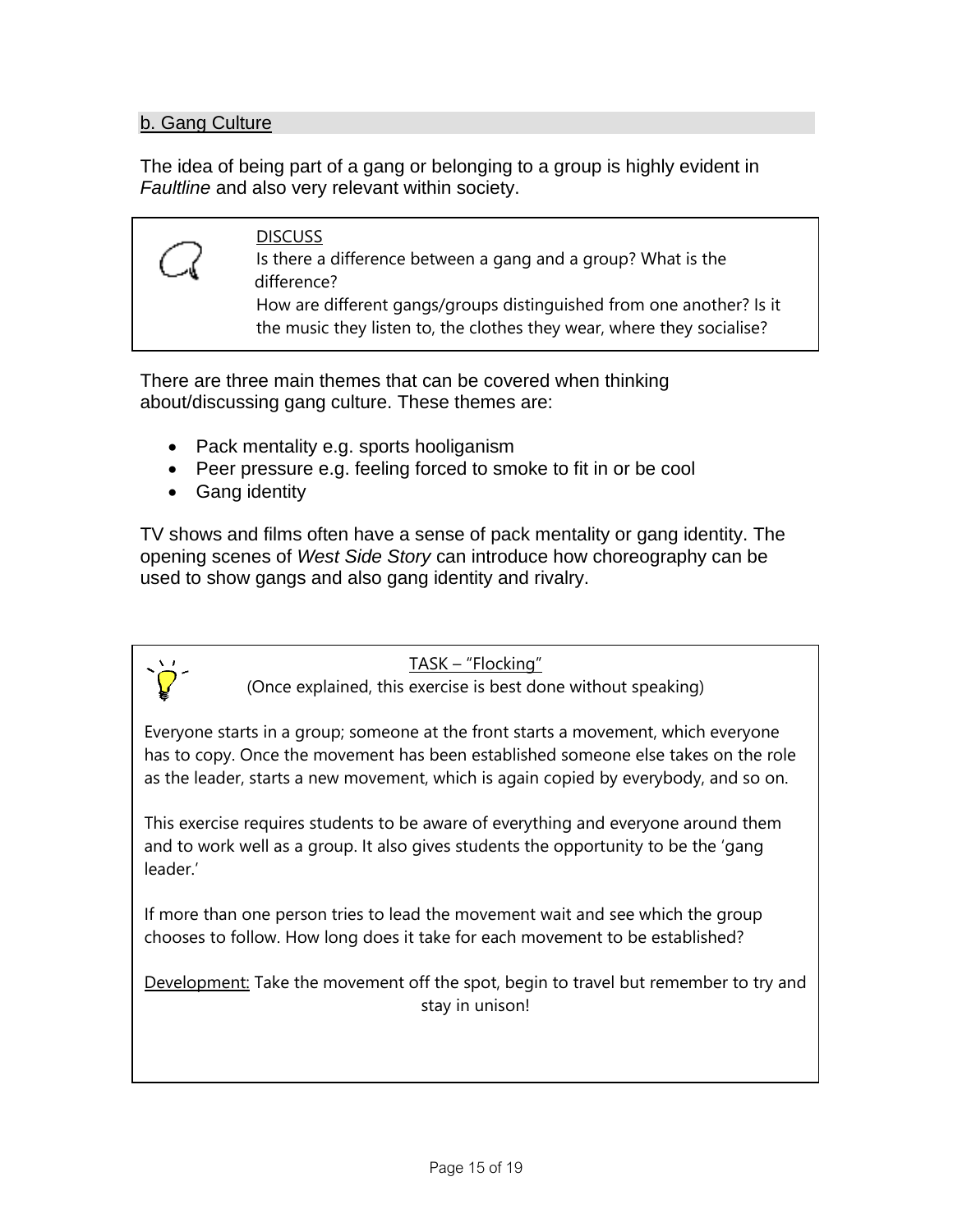Choreographic devices such as unison can be used to create a shared sense of identity and belonging. Jeyasingh uses unison in the opening scene of *Faultline*, and more subtly throughout the piece when movement vocabulary is repeated at different times or in canon.

Spacing can also be a way of suggesting sameness and difference. This can be space within the actual stage or space in relationship to each other. Groups can be clustered, spread out, lined up, dotted about, facing the same way, or different ways.

Cooperative and non-cooperative partner-work can distinguish between groups who are friends or rivals. Cooperative work can include leans, lifts and supports whilst non-cooperative work acts to destroy or disrupt movement. Included within this could be disrupting a sequence, breaking chain of movement or physically breaking up a duet by getting in the way or manipulating one of the dancers. Non-cooperative movement could also mean performing very contrasting movement to the other movement that is being performed e.g. sharp, fast movement against smooth, gentle slower movement.

#### c. Character

Character is key within the work of *Faultline*. As Jeyasingh has said, she used characters from the book *Londonstani* as starting points for studio tasks. Check out the short film *Creating Characters* on our website (www.shobanajeyasingh.co.uk/video) for an inside view from Company dancers.



- How about building a character based upon that of a classmate, or family member?
- What's your character's personality like?
- How does your character move?
- Is there a key gesture they might use?
- Do they belong to a gang or group?

Explore your character and other people's characters.

You could even try having a 'movement conversation' to determine what type of attitude others have!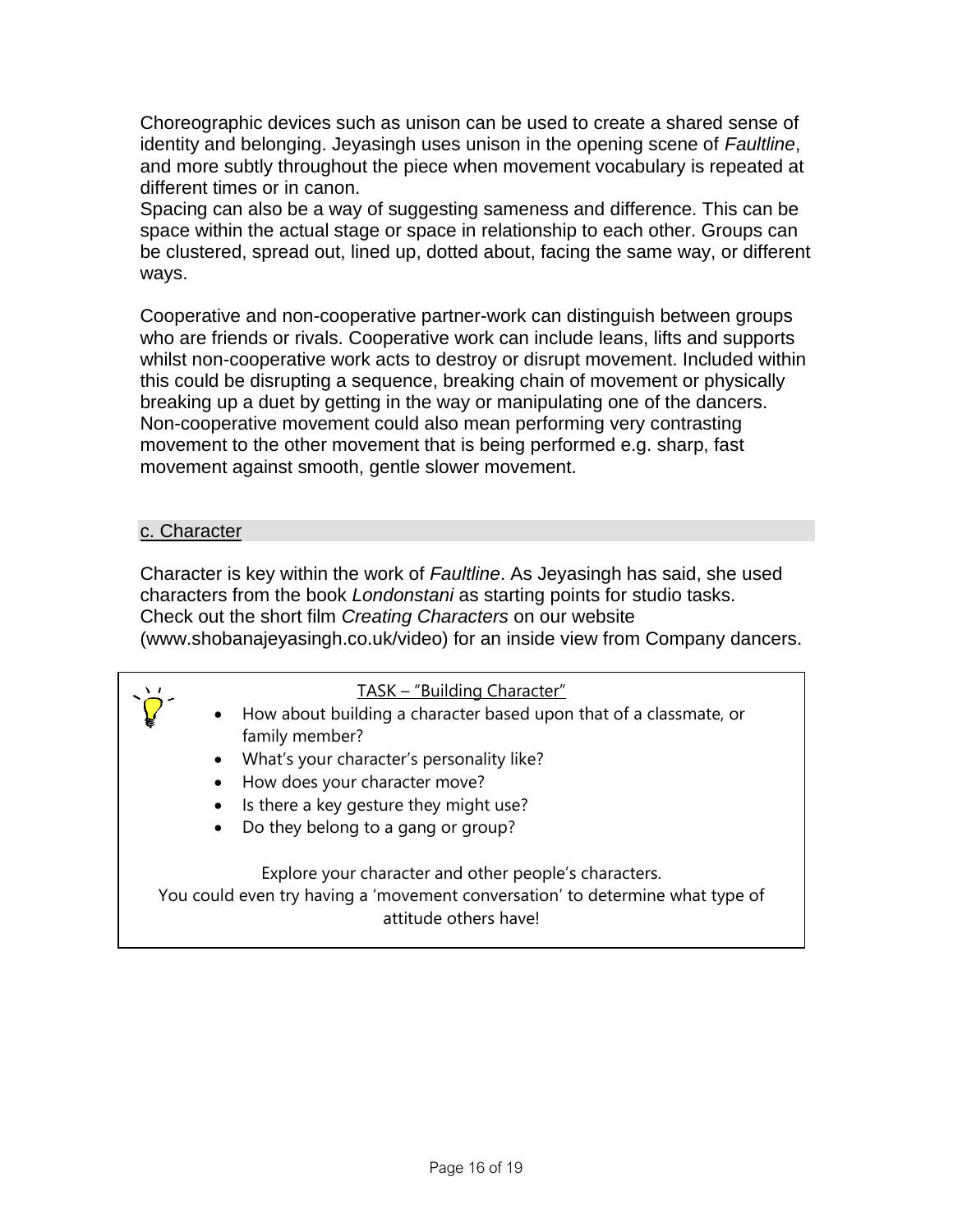#### d. Example GCSE questions you might find useful

What type of accompaniment is used in *Faultline*?

Describe the physical setting of *Faultline*. In what way was this setting used?

Describe one of the costumes and how it is used.

Explain a moment in *Faultline* when unison is used.

Describe a moment in *Faultline* when there is a clear change in dynamic quality.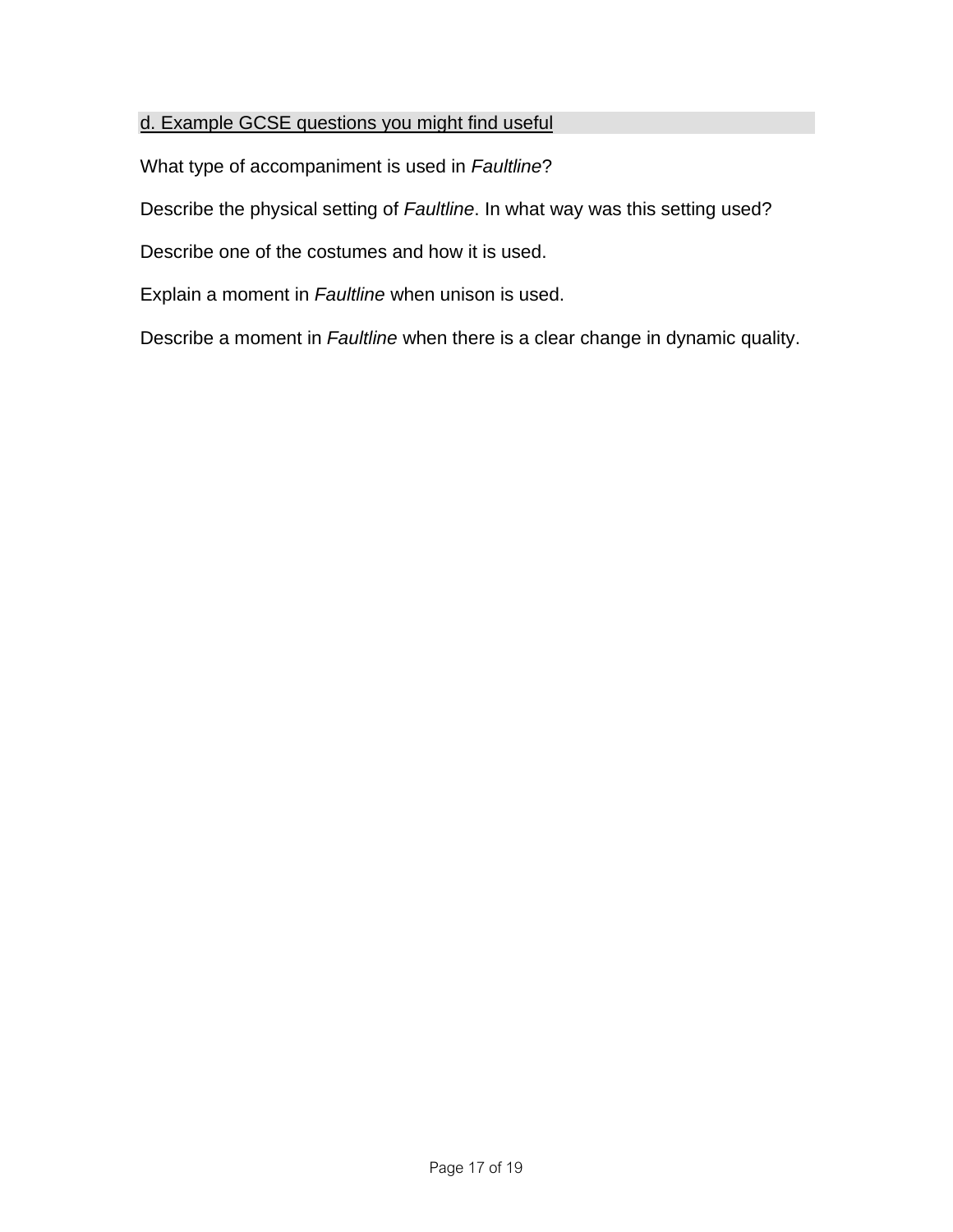## 8. **FAULTLINE: KEY FACTS**

| Name of work                   | <b>FAULTLINE</b>                                  |
|--------------------------------|---------------------------------------------------|
| <b>Year of Premiere</b>        | 2007                                              |
| Choreographer                  | SHOBANA JEYASINGH                                 |
| Composer                       | <b>SCANNER</b>                                    |
| <b>Composer for Live Voice</b> | <b>ERROLLYN WALLEN</b>                            |
| Filmmaker                      | PETE GOMES                                        |
| <b>Projection Design</b>       | <b>DICK STRAKER</b>                               |
| Lighting Design                | <b>LUCY CARTER</b>                                |
| Costumes                       | <b>URSULA BOMBSHELL</b>                           |
| Soprano                        | PATRICIA ROZARIO                                  |
| <b>Number of Dancers</b>       | 8                                                 |
| <b>Influences</b>              | Music that Scanner had written in 2007.           |
|                                | A book called Londonstani by Gautam Malkhani.     |
| Key themes                     | Youth culture e.g. 'bling culture' and attitude   |
|                                | Gender stereotypes e.g. flirtation, masculinity.  |
|                                | Identity e.g. cultural/ intercultural identities. |
| Other themes/ideas             | Urban and city life, architectural structures and |
|                                | the street scene.                                 |
| <b>Movement Vocabulary</b>     | Gestures and footwork from Bharata Natyam.        |
|                                | Influences from kalari, capoeira and western      |
|                                | traditions of contemporary dance. Pedestrian      |
|                                | movement and influences of jazz/street dance.     |
| Bharata Natyam Hand            | Open (Alapadma)                                   |
| <b>Gestures</b>                | Closed (Katakamukha)                              |
|                                | These gestures are not performed to create any    |
|                                | meaning, but for the shape and tension they       |
|                                | create within the performing body.                |